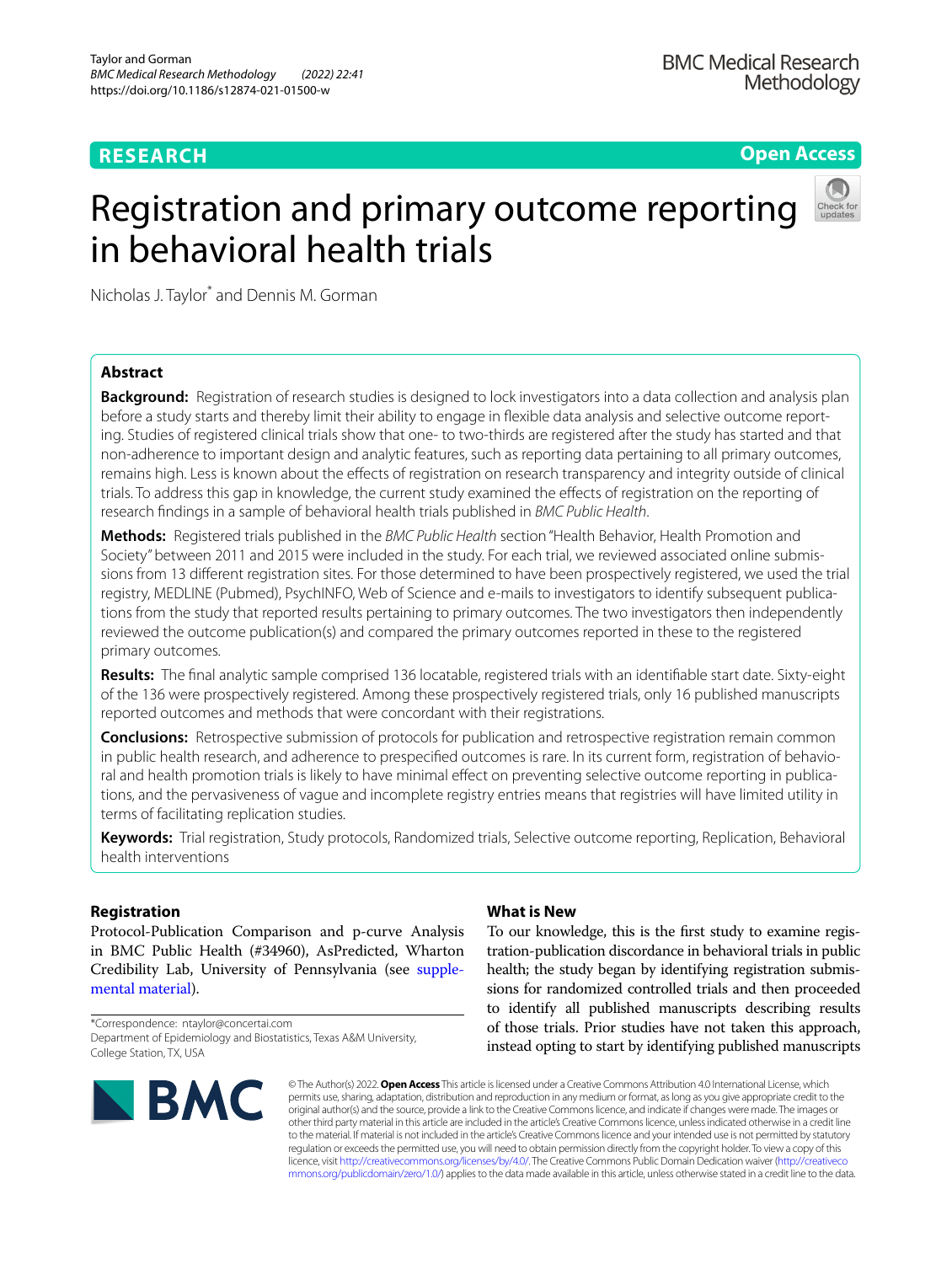and working backwards to registration submissions. This study was also the frst to examine published protocols in detail, and whether they were serving their intended purpose.

#### **Background**

Pre-registration of study methods, including analytic plans, has been suggested as a deterrent to presenting exploratory (hypothesis generating) research as confrmatory (hypothesis testing) research in scholarly publications [[1–](#page-7-0)[3\]](#page-7-1). Such registration is designed to lock investigators into a data collection and analysis plan before a study begins, inhibiting the potential for fexible data analyses driven by confrmation bias [\[4](#page-7-2)].

Since 2004, the International Committee of Medical Journal Editors (ICMJE) has required that a manuscript describing the results of a clinical trial only be considered for publication if the trial is registered in a public registry prior to subject enrollment [\[5](#page-7-3)]; and, a similar requirement was introduced into the Declaration of Helsinki four years later  $[6]$  $[6]$ . These requirements have resulted in similar recommendations to authors from health-related academic journals [\[7](#page-7-5)–[10\]](#page-7-6).

Despite the widespread adoption of registration requirements by academic journals, especially those that publish clinical trials, its efects on the quality of outcome reporting have only recently begun to be critically evaluated. Some studies have shown inadequate adherence to important study design and analytic features such as primary outcomes, follow-up schedules, and prescribed statistical analyses  $[11–15]$  $[11–15]$ . Even when there is agreement between a registered protocol and the methods detailed in a published manuscript, confdence in reported results is undermined by the fact that one- to two-thirds of registered clinical trials are registered after the study began (retrospective registration) [\[16–](#page-7-9)[18\]](#page-7-10). Adherence is even lower in observational research, with registration frequently taking place after the study has started and prespecifcation of outcomes and data analyses occurring rarely [[19](#page-7-11)].

Outside of medical research, registration of studies is uncommon; and among those studies that are registered, adherence to the registered protocol is poor  $[20-22]$  $[20-22]$  $[20-22]$ . Since we know of no previous studies that have examined the efects of registration on the reporting of research fndings in public health, the current study was designed to address this gap in the public health literature. Moreover, we adopted a novel approach to evaluating concordance between registry protocols and journal publications. Previous studies traced a registration entry from a single published manuscript under the assumption that all primary outcomes indicated in a registration submission are reported in a single publication. This assumption is rather weak in the context of public health; it is common for investigators performing trials of behavioral intervention programs to examine multiple outcomes over extended follow-up periods, and to publish results in more than one manuscript. To address this limitation, the current study began with a published protocol that described a specifc registered trial. From this registration data, explicit study commencement and ending dates could be ascertained, allowing us to distinguish prospective from retrospective studies. Subsequent publications reporting results from the prospectively registered trials were then identifed.

*BMC Public Health* was specifically chosen for this investigation because, in its instructions to authors, the journal states, "By publishing your protocol in *BMC Public Health*, it becomes a fully citable openaccess article. Publication of study protocols can reduce publication bias and improve reproducibility [[23](#page-7-14)]." Thus, *BMC Public Health* clearly considers the publication of protocols as a means of reducing flexible data analysis and selective outcome reporting. Further, *BMC Public Health* advises "Protocols of randomized trials should follow the SPIRIT guidelines", which state " a well-written protocol facilitates an appropriate assessment of scientific, ethical, and safety issues *before a trial begins*; consistency and rigor of trial conduct; and full appraisal of the conduct and results after trial completion" [[24\]](#page-7-15).

#### **Methods**

#### **Sample selection**

The current study identified all published articles labeled as "protocols" in the *Health Behavior, Health Promotion and Society* section of *BMC Public Health* between 2011 and 2015. We restricted our study to these years to ensure a reasonable interval of time between protocol publication, completion of trial, and publication of trial results. For each study protocol, we recorded the date of receipt by *BMC Public Health*—a time point which precedes the journal's actual publication date of the protocol. In light of the evidence showing low adherence to registration among observational studies, we further restricted consideration to those protocols that described registered randomized controlled trials (RRCTs).

#### **Registration data abstraction**

For each RRCT described, we reviewed associated online registration submissions from 13 diferent trial registration sites and recorded the following data: trial registration number (if available), trial registration date (i.e. the earliest date of trial submission for registration, which may precede the official online registration publication date); trial start date (i.e. the date of frst trial participant enrollment or the date of frst data collection, whichever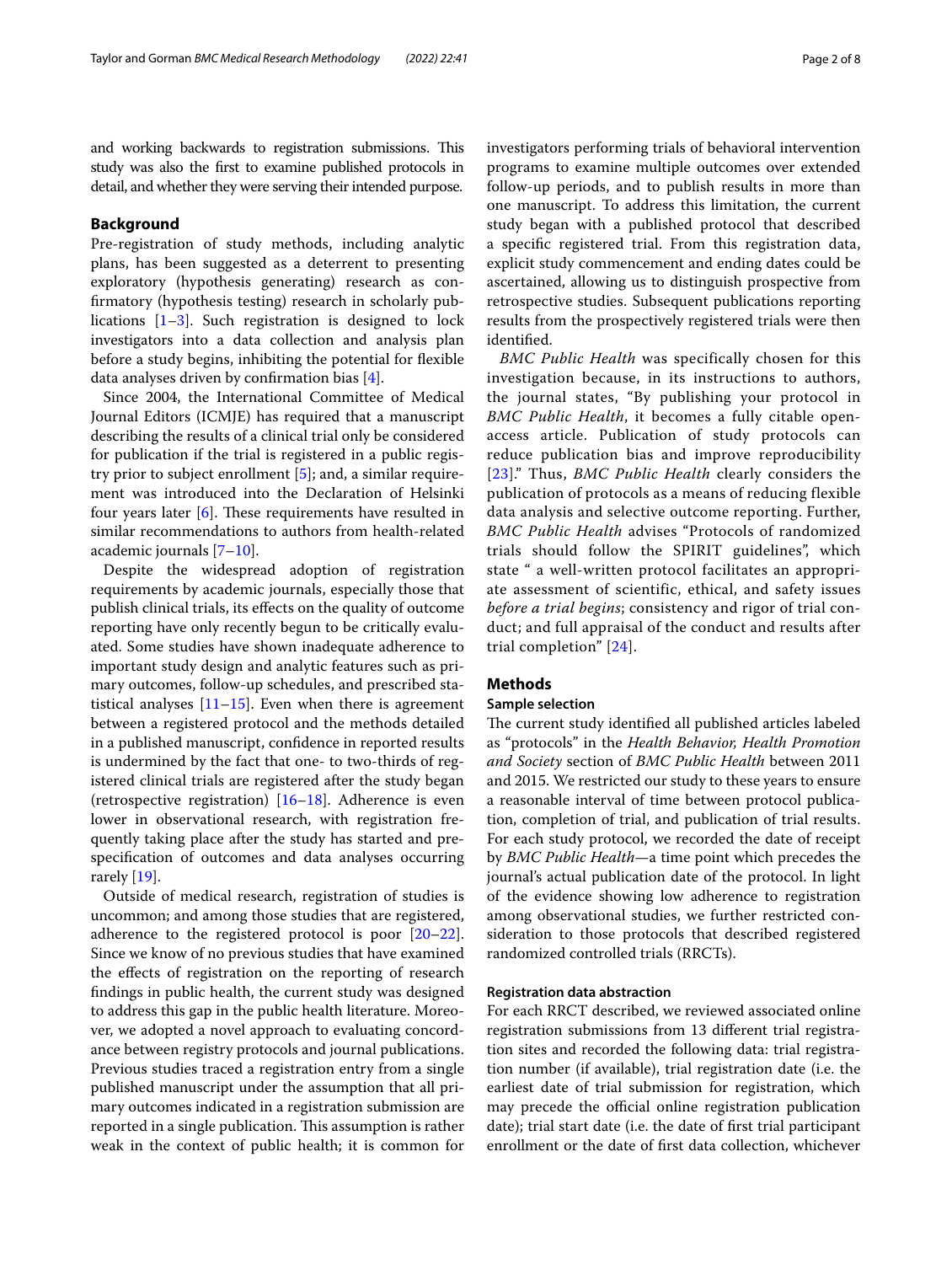came frst); trial end date (i.e. date of fnal data collection); the primary outcome(s) to be measured in the trial; and whether the primary outcome(s) had been amended subsequent to trial start date (where this information was available). Given the diferent felds/language used for each of the 13 registration sites, we evaluated each site and standardized felds to our study defnitions of trial registration date, trial start date, trial end date, and primary outcome(s) (Supplemental Table [1\)](#page-6-0). Full details of all data collected can be found in Supplemental Table [2.](#page-6-0)

#### **Analytic cohort**

Our primary analysis was limited to those RRCTs that were prospectively registered (i.e. those trials that were registered before the trial start date). One registration site (clinicaltrials.gov) only reports month/year of trial start date. To mitigate the potential biasing efects that could ensue from trials registering late in the same month as their trial's start date, we judged as prospective any trial registered at clinicaltrials.gov in the frst 10 days of the same month that trial is indicated to have started. If a trial registered at clinicaltrials.gov was registered and started in the same month, and registration was after the tenth day of the month, it was considered retrospective.

#### **Identifcation of published trial results**

After fnalizing the analytic cohort of RRCTs, we reviewed the trial registry for references to subsequent publications from the study reporting results pertaining to outcomes. Next, a systematic search of publications describing primary outcome results was performed for each RRCT using the following databases: MED-LINE (Pubmed); APA PsycINFO; and Web of Science. A defned set of search terms was used for each database, and included: Principal Investigator's full name; trial registration number; unique trial name (where available); and key words relevant to individual RRCTs. The searches were conducted in June and July, 2020; a detailed accounting of search terms used in this study can be found in Supplemental Table [3](#page-6-0).

Once the publications reporting results for primary outcomes from each RRCT were identifed, up to three letters were sent via e-mail to each of the principal investigators or lead contact of the prospectively registered trials asking them to review the list of publications identifed. If no publications were identifed through the database search, the principal investigator or lead contact was asked to confrm that there were no subsequent publications from the study.

#### **Analysis**

Both investigators independently reviewed the outcome publication(s) for the RRCTs included in the analytic cohort and compared the primary outcome reported in these to the registered primary outcomes. The two investigators met and discussed their evaluations of the concordance between the registered primary outcomes and those reported in subsequent publications. The review and rating of each study focused on the description of the primary outcomes and how these were measured, as well as the timing of the follow-up assessment point(s). For the registries, we used the primary outcome and secondary outcome categories included in these to diferentiate primary and secondary outcomes. For the publications, we used the authors' categorization of variables as primary or secondary when they were specifed; when they were not, and authors just reported outcome variables, we considered them all to be primary outcomes.

The specific focus of the review was on (a) the introduction of unregistered primary outcomes into the publication, (b) the promotion of registered secondary outcomes to primary outcomes in the publication, (c) failure to report on a registered primary outcome in the publication, (d) relegation of a registered primary outcome to a secondary outcome in the publication, and (e) failure to adhere to the registered follow-up assessment protocol in the publication. Additionally, trial registration submissions frequently contained vague descriptions of both the primary outcomes and the timing of followup assessments and often failed to specify how primary outcomes would be assessed/measured. Such vague registry descriptions of primary outcomes, measures and assessment periods made it difficult to ascertain whether these were congruent with those reported in the publications; indeed, a vague description with no measure specifed could be congruent with a large number of outcomes and measures described in a paper. Accordingly, the studies were also rated in terms of (f) whether the registry description of the primary variables was vague, (g) whether the measures of the primary variables were specifed, and (h) whether the follow-up assessment protocol was well-defned.

#### <span id="page-2-0"></span>**Changes from registered protocol**

This study was registered in the AsPredicted registry before data collection began. The registry entry, which can be found in [Supplementary Materials,](#page-6-0) proposed two phases: Phase 1 (Aim 1)—to examine whether there is consistency between the information contained in published protocols pertaining to behavioral and social science public health research and subsequent publications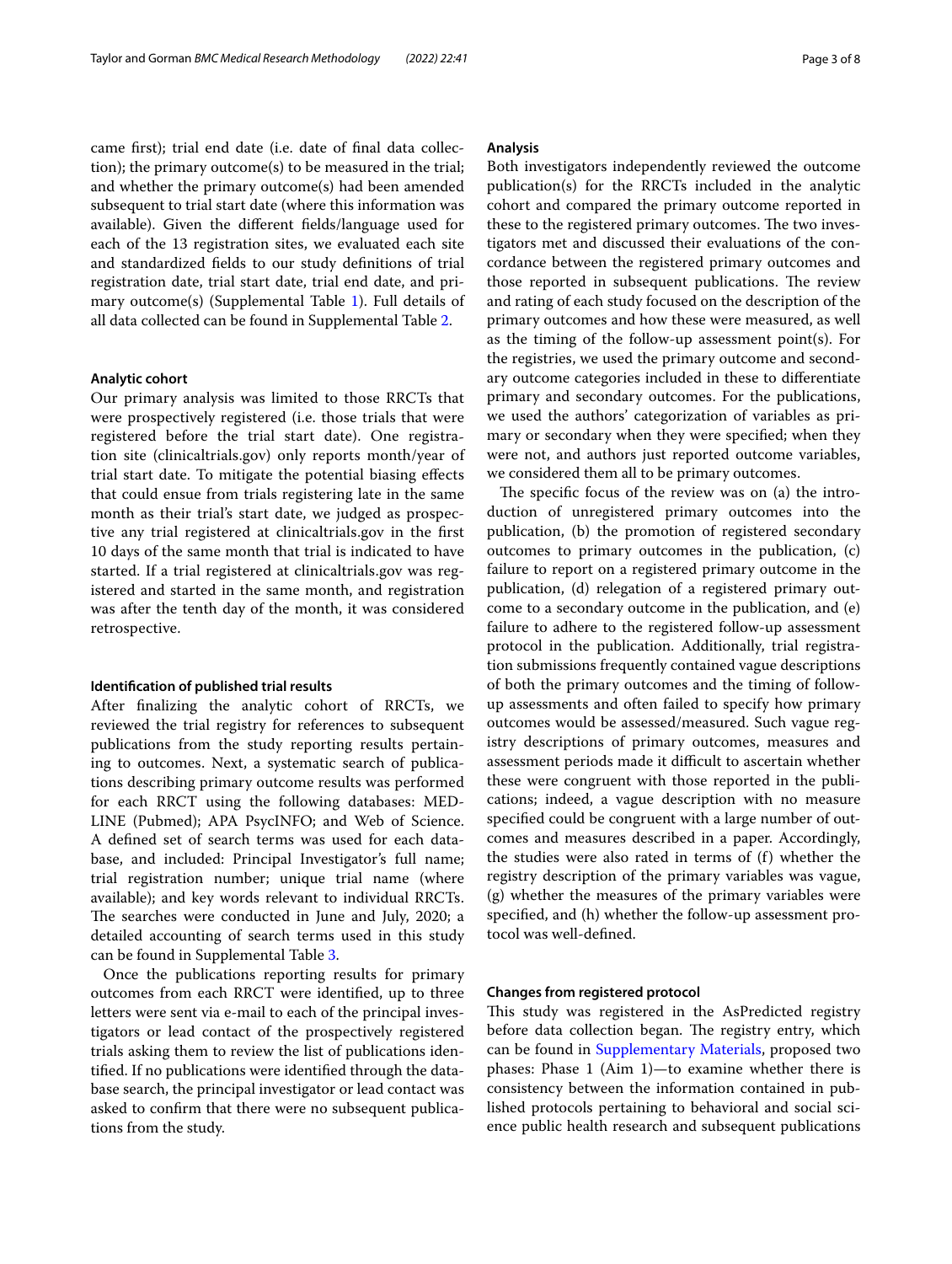from these research projects; Phase 2 (Aim 2)—to distinguish two groups of published manuscripts identifed in Phase 1: (a) those that explicitly followed their associated protocols and (b) those that did not. The current paper pertains to Aim 1. We proposed, in the registry, to review 51 protocols published in *BMC Public Health* in 2011 and 2012. As shown in the [10](#page-2-0) Results section below, we abandoned the use of the *BMC Public Health* protocols as the source of prespecifed outcomes since so few were published before the start times of the studies they described. Instead, we used the registries cited in these protocols as the source of the prespecifed outcomes. However, since half of the registrations were also retrospective, we had to expand the timeframe from 2011 to 2012 to 2011-2015 in order to identify a sufficient number of protocols that described studies that had been prospectively registered.

In the registry, we proposed examining the following discrepancies between the protocols and publications: (a) a primary outcome in the protocol is reported as a secondary outcome in the published paper; (b) a secondary outcome in the protocol is reported as a primary outcome in the published paper; (c) a primary outcome described in the protocol is omitted in the published paper; (d) a secondary outcome described in the protocol is omitted in the published paper; (e) a primary outcome that is not described in the protocol is reported in the published paper; (f) a secondary outcome that is not described in the protocol is reported in the published paper. Given the additional time and work required to collect data from registries in order to conduct the study, we limited the analysis to primary outcomes reported in these and therefore did not assess the concordance between registries and publications on secondary outcomes.

#### **Results**

Figure [1](#page-3-0) shows the protocols identifed in the *Health Behavior, Health Promotion and Society* section of *BMC Public Health* between 2011 and 2015, as well as the subsequent adjudication of RRCTs and publications included in the analysis. There were 182 study protocols published between 2011 and 2015; 46 protocols (25%) were excluded from analysis because: they did not describe a randomized trial, the registry entry could not be found for a purported registered trial, or the registry entry did not contain a trial start date. The remaining 136 RRCTs comprised the fnal analytic cohort.

Table [1](#page-4-0) shows that 68 of 136 trials within the analytic cohort were prospectively registered. However, only 16

<span id="page-3-0"></span>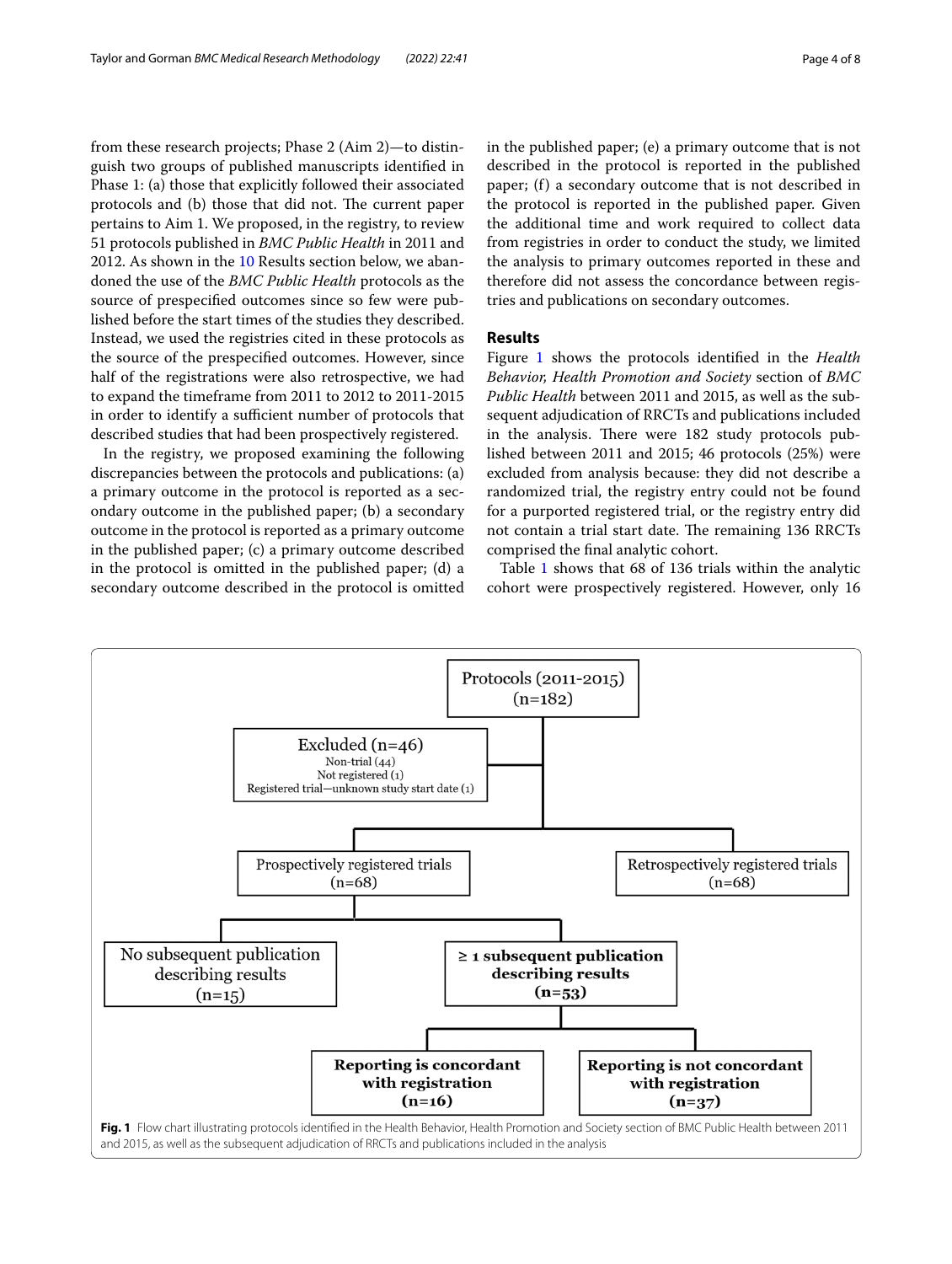<span id="page-4-0"></span>**Table 1** Trial registration type according to protocol submission type

|                                             |               | <b>Registration Type</b> |               |       |
|---------------------------------------------|---------------|--------------------------|---------------|-------|
|                                             |               | Prospective              | Retrospective | Total |
| Protocol<br>Submission<br>Type <sup>a</sup> | Prospective   | 15                       |               | 16    |
|                                             | Retrospective | 53                       | 67            | 120   |
|                                             | Total         | 68                       | 68            |       |

<sup>a</sup> Prospectively submitted protocols are those published before commencement of the associated trial

of the protocols describing these studies were submitted to *BMC Public Health* before the reported start date of the trial, and just 15 were both prospectively registered and associated with a prospectively submitted protocol. Among the 120 protocols published after the trial began, there was an average period of approximately 21 months (range: 0.2-79.2) between commencement of the trial and submission of the protocol for publication in *BMC Public Health*. Moreover, 77 of those 120 protocols were submitted to the journal 12 or more months after the associated trials began.

The 68 prospectively registered trials were the focus of the next phase of the study—assessing agreement between the outcomes reported in the registry and those reported in subsequent published journal articles. The combined registry search, database search and investigator-replies to e-mails (a response was received from 54 of 66 sent; one investigator was deceased and one did not have a current e-mail address) led to the identifcation of at least one published article reporting primary outcomes for 53 of the 68 prospective RRCTs. Of the 15 trials for which we could not identify a published manuscript describing results, data collection was still underway for one trial [[25\]](#page-7-16). Relevant primary outcome results were available in a single manuscript for 45 of these RRCTs, with the remaining eight publishing primary outcome results in two manuscripts.

Among the 53 prospective RRCTs for which at least one published paper was identifed, only 16 (30%) contained information concordant with the subsequent reporting of published results (Table  $2$ ). The 37 prospective RRCTs containing information that was not consistent with published trial results were discrepant in eight key ways highlighted in Table [2](#page-4-1), and 67%  $(n=25)$  of those discordant studies contained more than one discrepancy.

Two of the top three most commonly identifed discrepancies involved vague descriptions of the primary outcomes in the registry and failure to specify how these would be measured, whereas the publications contained detailed descriptions of the outcomes and specifc measurement instruments. There was considerable overlap of these two features, with 15 of the 16 studies that failed to specify measures in the registry also describing the primary outcomes in a vague manner.

It was more common for unregistered primary outcomes to be added to publications than for registered primary outcomes to be excluded from publication of trial results. Specifcally, 16 of the studies introduced a primary outcome into the publication that was not registered at the start of the study, although four of these subsequently amended the registration to include these new primary outcomes. Three of these studies, along with two others, promoted a registered secondary outcome to a primary outcome in the publication. In contrast, 15 of the studies either failed to report a registered primary outcome  $(n=11)$  or relegated it to a secondary outcome in the publication  $(n=4)$ , with no overlap in these categories.

<span id="page-4-1"></span>

| <b>Studies</b>                                                                                                                                               | n (%)   |
|--------------------------------------------------------------------------------------------------------------------------------------------------------------|---------|
| Concordant vs. discordant studies (n=53)                                                                                                                     |         |
| Concordant                                                                                                                                                   | 16(30)  |
| Discordant                                                                                                                                                   | 37 (70) |
| Discrepancies identified in discordant studies $(n=37)$                                                                                                      |         |
| Primary outcome(s) described in registration was/were not explicitly defined                                                                                 | 19(36)  |
| Registration did not state how primary outcome(s) would be measured/codified                                                                                 | 16(30)  |
| Published manuscript(s) reporting results of registered trial include at least one unregistered primary outcome                                              | 16(30)  |
| Primary outcome(s) described in registration was/were not measured according to registration prescribed timing protocol                                      | 14(26)  |
| Published manuscript(s) reporting results of registered trial did not report on all registered primary outcomes                                              | 11(21)  |
| Secondary outcome(s) described in registration was/were promoted to primary outcome(s) in published manuscript(s) reporting trial results                    | 5(9)    |
| Registration prescribed timing protocol for measuring primary outcome(s) was not adequately defined                                                          | 4(7)    |
| Primary outcome(s) described in registration was/were de-emphasized or demoted to secondary outcome(s) in published manuscript(s)<br>reporting trial results | 4(7)    |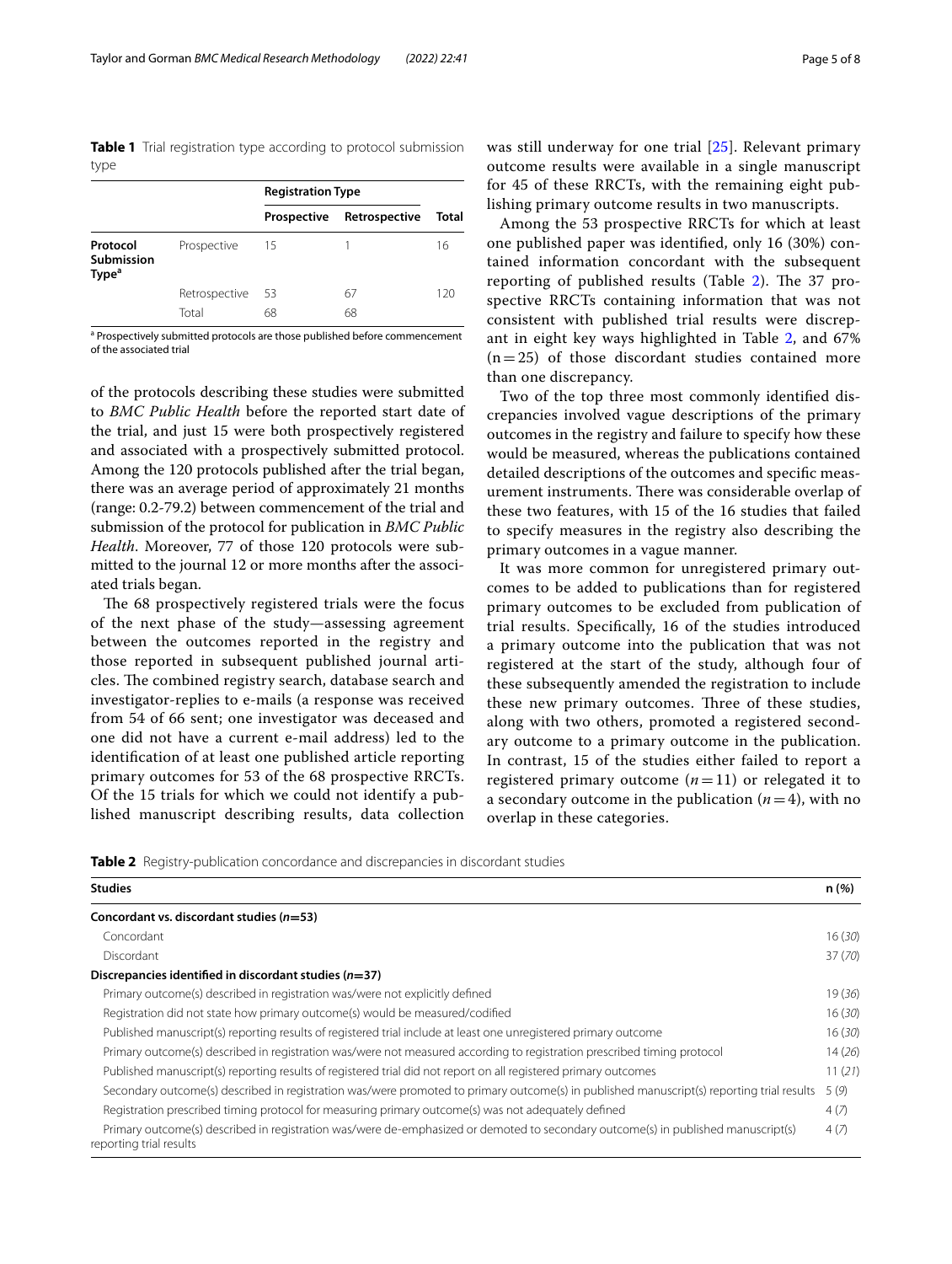Regarding adherence to the schedule of follow-up assessments in these publications: registry entries for three studies contained poorly defned timing protocols, 13 failed to adhere to the registered protocol, and one timing protocol was both poorly defned and not adhered to in the publication.

On average, the 37 discordant studies displayed 2.4 of the eight registry-publication discrepancies pertaining to either primary outcomes and/or assessment protocols described in the registry in the publications from the study.

#### **Discussion**

The current study examined the extent to which registration of behavioral and health promotion trials published in *BMC Public Health* reduced selective outcome reporting. A fundamental precondition of this is that the trial be registered prospectively, that is, before commencement of data collection. As is the case with registration of clinical trials in medical research, we found that half of the registered behavioral and health promotion trials examined were registered retrospectively [[16](#page-7-9)[–18](#page-7-10)]. We also found that the vast majority of the published protocols associated with these trials were submitted after the start of the trial. While retrospective protocol publication does not undermine reproducibility studies, this practice is not in accord with SPIRIT guidelines and fundamentally undermines *BMC Public Health*'s goal of reducing publication bias, since such protocols can incorporate *post hoc* modifcations of variable defnitions and analytic methods.

Moreover, retrospective registration of trials may actually corrupt the research literature in a manner that is worse than non-registration. Registration gives a study greater credibility, as it is assumed the investigators are reporting results from a pre-specifed analysis plan with pre-specifed outcomes [[26\]](#page-7-17). At the time the reviewed protocols were published, *BMC Public Health* included a date in each registration, but it was unclear whether this date preceded the start date of the trial; the journal has since changed its submission guidelines and requires trials that were not registered before enrollment of the frst participant to include the words "retrospectively registered" in submitted manuscripts  $[27]$ . The Authors believe this is a very good policy, and one that Clinical-Trials.gov should adopt.

Registration documents are also used by the Cochrane Systematic Reviews in their assessment of selective outcome reporting bias [[28\]](#page-7-19). Specifcally, Cochrane strongly encourages "review authors to attempt to retrieve the pre-specifed analysis intentions for each trial" and states that the best sources of such information are trial registry entries and trial protocol or design papers published in journals." Only documents that are date-stamped "confrming the analysis intentions were fnalized before unblinded outcome data were available to trial investigators" should be used by reviewers in assessing risk of bias resulting from selective reporting. Recent evidence shows that Cochrane reviewers perform selective outcome reporting bias assessments very poorly and appear to make little use of registries and published protocols  $[29]$  $[29]$ . The reasons for this are not entirely clear, but the current research suggests that there is a large proportion of registries (about half) and published protocols (~90%) that do not meet the requirements set by Cochrane for assessing selective outcome reporting. Indeed, it would be a problem if these retrospectively produced registries and protocols were used to assess selective outcome reporting bias, since low bias might simply refect the fact that the outcomes reported in these were determined after data were collected and analyzed.

Similar to studies of selective outcome reporting in registered clinical trials, we found that about a third of registered behavioral and health promotion trials continue to fail to report all registered primary outcomes or demote them to secondary outcomes and about one in four trials introduce an unregistered primary outcome into subsequent publications. The timing of follow-up assessments were also not followed in nearly 40% of studies. Our review also allowed us to assess the quality of the registry entries, specifcally the precision with which outcomes were defned and the extent to which details of the measures to be used were included in the registry entry; over half contained vague defnitions and 40% did not state how the outcome would be measured.

Lack of specifcity in outcome measures may be a greater problem in behavioral trials than drug and medical trials, as the latter are subject to regulatory oversight by government agencies (e.g. the Food and Drug Administration in the USA) and are likely to have specifc clinical outcomes that will be closely monitored according to a set of trial "stopping rules". In contrast, behavioral trials typically investigate less-specifc outcomes, such as: diet adherence or compliance, physical activity, sedentary behavior, abstinence from drug use and binge drinking. The manner in which outcomes of this nature can be defned and measured is diverse, and a registry is of limited value if an accompanying measurement instrument and/or procedure is not detailed.

There are a few limitations that should be noted. First, the analysis was limited to trials that published a protocol in the *Health Behavior, Health Promotion, and Society* section of *BMC Public Health*. It is possible that behavior and promotion health trials that published their protocols in other journals or other sections of *BMC Public Health* displayed diferent levels of concordance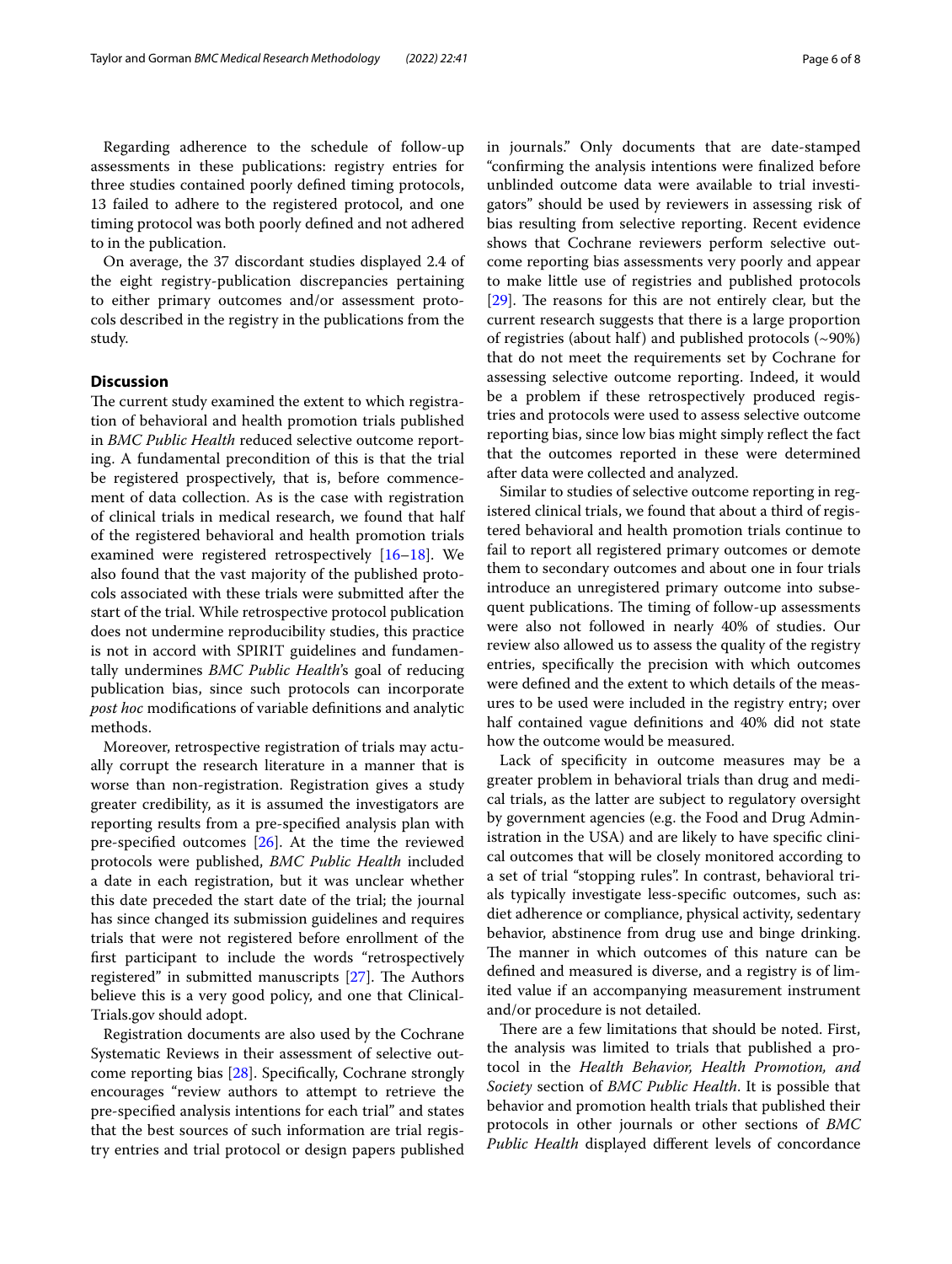between registry entries pertaining to outcome variables and outcomes reported in subsequent publications. Second, although we used a number of diferent procedures to identify publications from each trial, it is possible that some trial authors published results subsequent to completion of our review or that we failed to identify eligible publications. Third, registries and publications were reviewed by just two individuals and it is possible that diferent reviewers could have come to diferent conclusions about concordance with respect to primary outcome variables reported in registration submission and subsequent publication of trial results. Fourth, the sample of studies examined was selected on the basis of them having published a protocol in *BMC Public Health* between 2011 and 2015 in order to allow sufficient time for them to conclude and for the investigators to produce publications reporting results. It is possible that the timeliness of protocol publication and registration in relation to the start of a study may have improved more recently, as might adherence to protocols and registered primary outcomes in subsequent publications. Fifth, we used a cut-of of 10 days from the start of each study to determine whether it was registered retrospectively or prospectively. It might be argued that this is an excessively strict time-frame as administrative or logistical reasons might delay submission of materials to a trial registration site. However, one of the most important reasons for registering a trial is to indicate the *a priori* consideration of study design and conduct.

#### **Conclusions**

In conclusion, our study indicates that the registration of behavioral and health promotion trials displays many of the same limitations found in its application within medical research more generally. Half of these trials were retrospectively registered, and prospectively registered trials frequently added unregistered outcomes to publications, failed to report registered outcomes, and described outcomes and their measurement in a vague manner in the registry. These problems, which also pervade the clinical trials literature, are likely the result of a lack of understanding of the central purpose of registration (i.e., to reduce selective outcome reporting bias) by many investigators in the social and behavioral sciences. The problem is compounded by the allowance of widespread retrospective registration and unfettered investigator modifcation of registration entries. Incomplete and vague registry entries in key study design features such as the description of primary outcome variables also means that registries will have limited utility in terms of facilitating replication studies. Published protocols, such as those from *BMC*  *Public Health* that were the starting point of the current study, might be more useful since they are typically much more detailed than registration submissions. However, because so many of these are retrospectively submitted for publication, they are of little use in preventing selective outcome reporting.

We recommend that, moving forward, registries no longer accept retrospective registrations; in practice, this would probably mean phasing them out over a period of two or three years. For existing registrations, there should be a clear diferentiation on the registry web page of those that were prospectively registered and those that were retrospectively registered. Ideally, there should be a program officer or administrator who reviews and has oversight of submissions and any changes that occur to felds such as primary and secondary outcomes. Journals should also clearly diferentiate retrospective from prospective registration in the manuscripts they publish. With regard to protocols, journals should also require authors to specify when they were written in relation to the timelines of the studies they describe. Only those written before the study begins can be used to assess the consistency and rigor of trial conduct when compared to subsequent publications. Those written after a study has begun are essentially extended descriptions of the study methods, and might be more appropriately included as appendices in publications reporting results rather than published as stand-alone "protocols".

We consider the most important reason for registering a trial to be the *a priori* indication of study design, conduct, and analyses. As noted by Wagenmakers et al. [[4](#page-7-2)], only such preregistered studies warrant the designation "confrmatory" and while *post hoc* analyses are perfectly legitimate, they must be clearly labeled "exploratory". Journals can easily make such distinctions among papers they publish.

#### **Supplementary Information**

The online version contains supplementary material available at [https://doi.](https://doi.org/10.1186/s12874-021-01500-w) [org/10.1186/s12874-021-01500-w.](https://doi.org/10.1186/s12874-021-01500-w)

<span id="page-6-0"></span>**Additional fle 1.**

#### **Acknowledgements**

Not applicable.

#### **Authors' contributions**

NJT and DMG contributed equally to all aspects of the study; all authors have read and approved the manuscript.

#### **Funding**

This study was funded by the Department of Health and Human Services— Office of the Assistant Secretary for Health, Office on Research Integrity (1ORIIR190060-01-00).